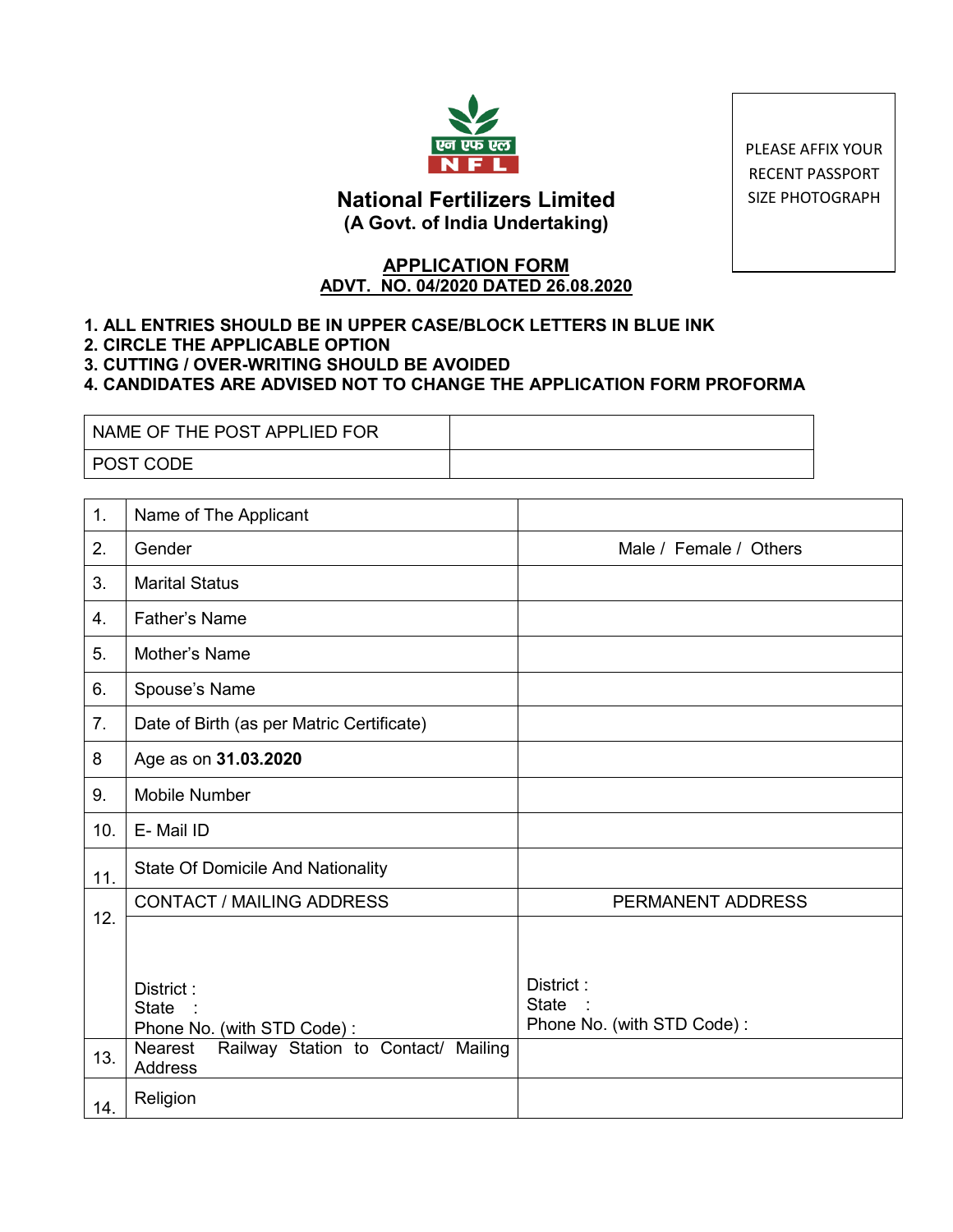| 15. | Whether belongs to Minority Community<br>If yes, please state.                                                                                                                                                        | Yes / No                                                           |  |  |
|-----|-----------------------------------------------------------------------------------------------------------------------------------------------------------------------------------------------------------------------|--------------------------------------------------------------------|--|--|
| 16. | Were you domicile of J&K during the period from<br>01.01.1980 to 31.12.1989? (Copy of Certificate to<br>be produced at the time of Interview).                                                                        | YES / NO                                                           |  |  |
| 17. | Circle the Category [copy of Certificate to be<br>produced at the time of Interview in case of<br>SC/ST/OBC (NCL)/EWS].<br>a) Caste                                                                                   | GEN/ SC / ST / OBC / EWS<br>a)                                     |  |  |
|     | b) Sub-caste                                                                                                                                                                                                          | b)                                                                 |  |  |
|     | c) Non- Creamy Layer (for OBC only)                                                                                                                                                                                   | c) Yes / No                                                        |  |  |
| 18. | Person with Benchmark Disability (PwBD) /<br>Divyang?<br>If Yes, circle the category of Disability                                                                                                                    | YES / NO<br>PwBD Category (OH:OA/ OH:OL/ HH/ Other)<br>Percentage: |  |  |
| 19. | a) Are you an Ex- Serviceman?<br>If Yes, mention the last Rank held and the no.<br>of years completed in the Rank.<br>b) Are you Serving Officer in the Armed forces?<br>If Yes, mention the present Rank and the no. | Yes / No<br>Yes / No                                               |  |  |
| 20. | of years completed in the Rank.<br>Whether dependent of those killed / severely<br>disabled in action                                                                                                                 | Yes / No                                                           |  |  |
| 21. | Have you been interviewed by NFL any time<br>earlier?                                                                                                                                                                 | Yes / No                                                           |  |  |
|     | If Yes:<br>Post for which interviewed for:                                                                                                                                                                            |                                                                    |  |  |
|     | Date of Interview:                                                                                                                                                                                                    |                                                                    |  |  |
|     | Venue of Interview:                                                                                                                                                                                                   |                                                                    |  |  |
| 22. | Are any of your relatives working in NFL?<br>If yes, provide details of Name, Designation, Unit,<br>etc.                                                                                                              | Yes / No                                                           |  |  |
| 23. | Are you a Departmental Candidate?<br>If yes, mention your E. No., Designation and<br>Place of Posting.                                                                                                                | Yes / No                                                           |  |  |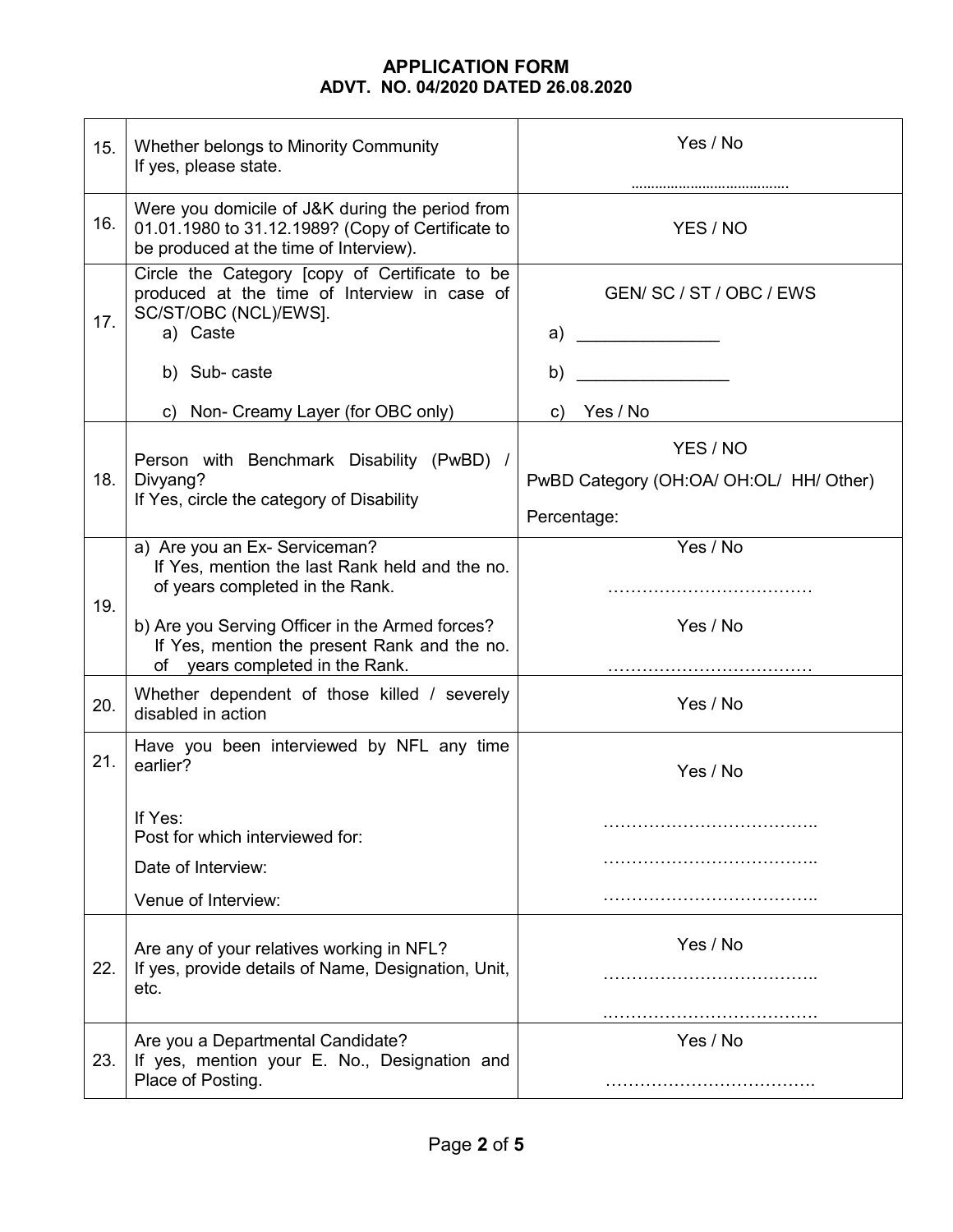| 24. | Employment Status as on 31.03.2020.                                                                                                                                                                                                                                                                                                         | Employed in Central Govt. / State Govt. /<br>Central PSU/ State PSU / Autonomous Body /<br>Statutory Body / Public Limited Company /<br>Private Limited Company/ JV / Unemployed |
|-----|---------------------------------------------------------------------------------------------------------------------------------------------------------------------------------------------------------------------------------------------------------------------------------------------------------------------------------------------|----------------------------------------------------------------------------------------------------------------------------------------------------------------------------------|
| 25. | certify that I have not been arrested,<br>prosecuted, kept under detention or fined, FIR<br>filed in any Police Station, convicted by the Court<br>of Law for any offence debarred / disqualified by<br>any Public Service Commission from appearing<br>in its examination or if proceedings are pending<br>against him in any Court of Law | Yes / No<br>If No, all relevant details to be enclosed in a<br>separate sheet with records.                                                                                      |
| 26. | During your employment, whether<br>any<br>punishment / penalty were awarded to you or any<br>vigilance case pending as on 31.03.2020 or on<br>the date of application?                                                                                                                                                                      | Yes / No<br>If yes, all relevant details to be mentioned in a<br>separate sheet & enclosed with records                                                                          |
| 27. | <b>Identification Document Enclosed and Number</b>                                                                                                                                                                                                                                                                                          |                                                                                                                                                                                  |

# **28. Educational & Professional Qualification (Graduation & above):**

| Qualification | <b>Institute / University</b> | <b>Nature</b><br>of the<br>(Full<br>course<br>Time/ Part Time/<br>Correspondence) | <b>Duration</b><br>of<br>the<br>course<br>(in years) | Class/<br><b>Division</b> | Aggregate<br>$%$ of<br>Marks** | Year of<br>Passing |
|---------------|-------------------------------|-----------------------------------------------------------------------------------|------------------------------------------------------|---------------------------|--------------------------------|--------------------|
|               |                               |                                                                                   |                                                      |                           |                                |                    |
|               |                               |                                                                                   |                                                      |                           |                                |                    |
|               |                               |                                                                                   |                                                      |                           |                                |                    |
|               |                               |                                                                                   |                                                      |                           |                                |                    |

\*\* **In case of CGPA, conversion formula from CGPA to percentage to be enclosed mandatorily.**

# **29. Details of Training Undergone in the last 5 years:**

| <b>Name of Program</b> | Institution /<br>Organization | <b>Duration of the Training</b> |               |  |  |
|------------------------|-------------------------------|---------------------------------|---------------|--|--|
|                        |                               | From (DD/MM/YY)                 | To (DD/MM/YY) |  |  |
|                        |                               |                                 |               |  |  |
|                        |                               |                                 |               |  |  |
|                        |                               |                                 |               |  |  |
|                        |                               |                                 |               |  |  |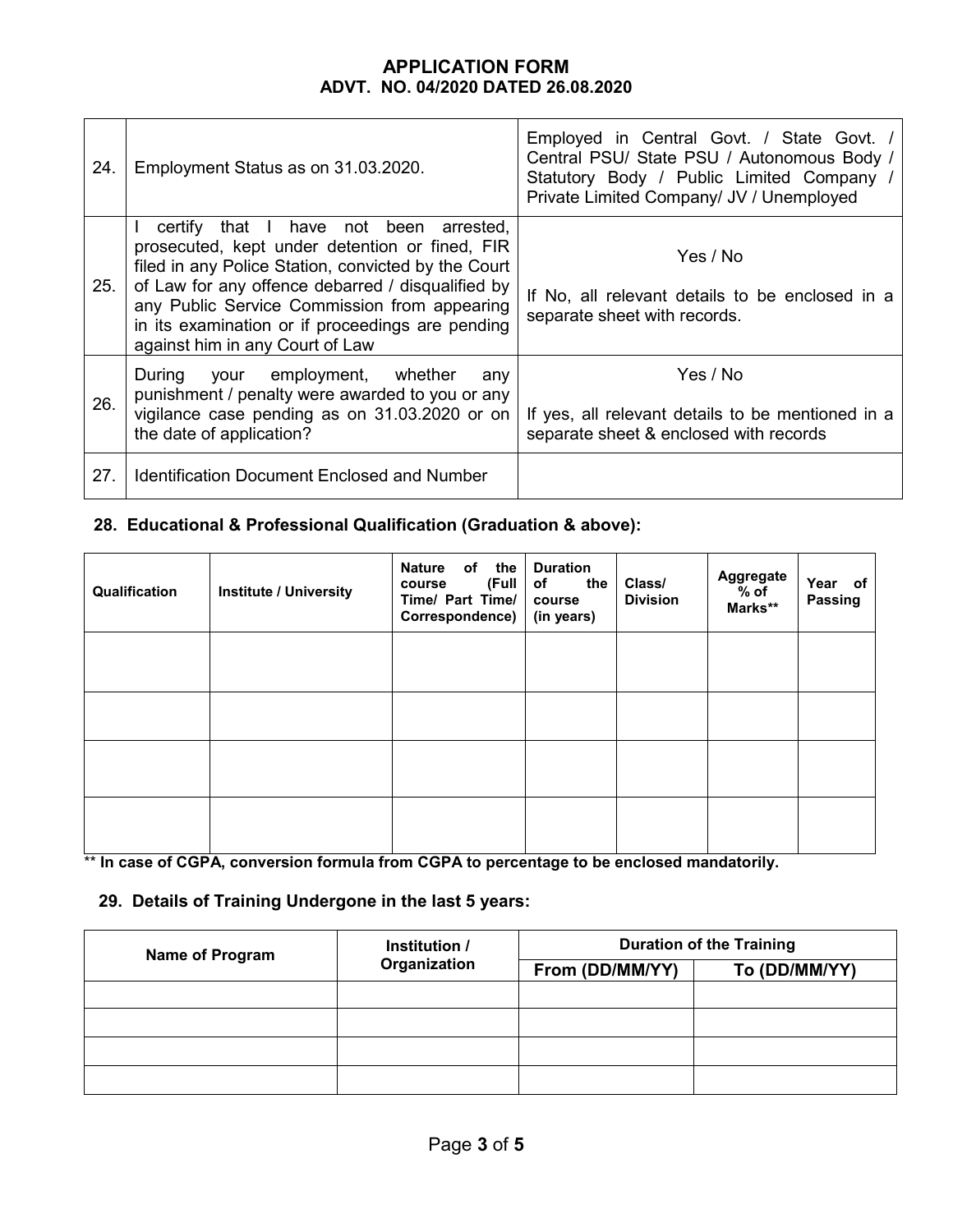#### **30. Post Qualification inline Professional Experience**

*from First Job onwards to Current Job (Chronological order):*

| SI. | Name of the  | Type of                 | Type of                 | Designation | Date       |            | Pay Scale or CTC for the  | Detailed Job Profile |
|-----|--------------|-------------------------|-------------------------|-------------|------------|------------|---------------------------|----------------------|
| No. | Organization | Organization            | Employment              |             | From       | To         | Last 02 years for the E4  |                      |
|     |              | (Central Govt. / State  |                         |             | (dd/mm/yy) | (dd/mm/yy) | Level post and for Last   |                      |
|     |              | Govt. / Central PSU/    | (Regular<br>Contractual |             |            |            | 01 year for E1 level post |                      |
|     |              | PSU<br>State            | Ad-hoc                  |             |            |            | (whichever is applicable) |                      |
|     |              | Autonomous Body /       | Temporary               |             |            |            | as on 31.03.2020          |                      |
|     |              | Statutory Body / Public | Training)               |             |            |            | (Attach Proof)            |                      |
|     |              | Limited Company /       |                         |             |            |            |                           |                      |
|     |              | Private Limited)        |                         |             |            |            |                           |                      |
|     |              |                         |                         |             |            |            |                           |                      |
|     |              |                         |                         |             |            |            |                           |                      |
|     |              |                         |                         |             |            |            |                           |                      |
|     |              |                         |                         |             |            |            |                           |                      |
|     |              |                         |                         |             |            |            |                           |                      |
|     |              |                         |                         |             |            |            |                           |                      |
|     |              |                         |                         |             |            |            |                           |                      |
|     |              |                         |                         |             |            |            |                           |                      |
|     |              |                         |                         |             |            |            |                           |                      |
|     |              |                         |                         |             |            |            |                           |                      |
|     |              |                         |                         |             |            |            |                           |                      |
|     |              |                         |                         |             |            |            |                           |                      |
|     |              |                         |                         |             |            |            |                           |                      |
|     |              |                         |                         |             |            |            |                           |                      |
|     |              |                         |                         |             |            |            |                           |                      |
|     |              |                         |                         |             |            |            |                           |                      |
|     |              |                         |                         |             |            |            |                           |                      |
|     |              |                         |                         |             |            |            |                           |                      |
|     |              |                         |                         |             |            |            |                           |                      |
|     |              |                         |                         |             |            |            |                           |                      |
|     |              |                         |                         |             |            |            |                           |                      |
|     |              |                         |                         |             |            |            |                           |                      |

*\* Column is mandatory (Applications with incomplete information in the column will be summarily rejected)*

*If required, additional sheets may be used & attached.*